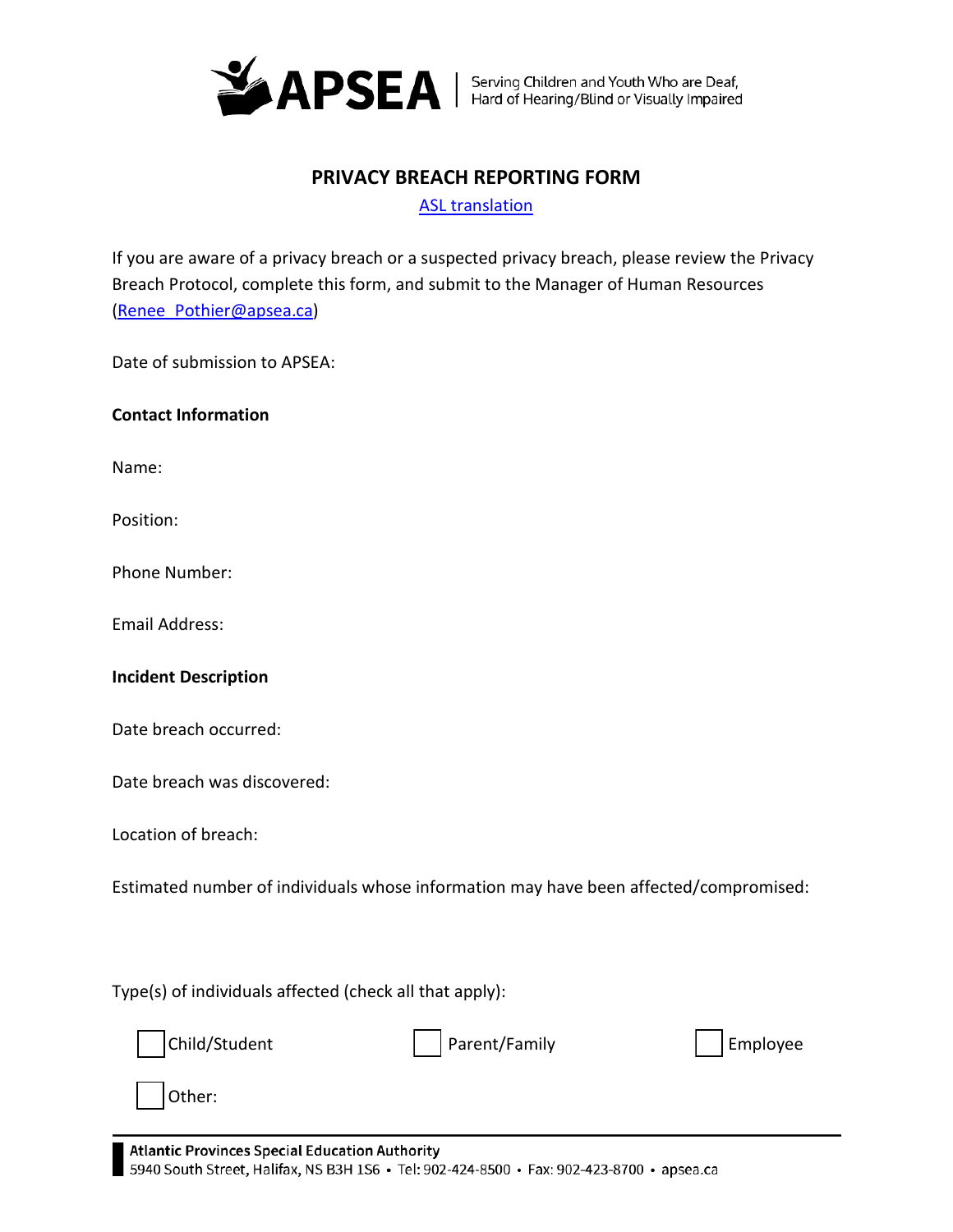Describe the breach/suspected breach (please provide as much detail as possible):

Describe the type and extent of personal information involved (e.g., name, address, SIN, medical information, assessments, custody documents, educational data).

Please see a description of personal information from the **Access to Information and Protection** [of Privacy Act \(ATIPPA\),](https://www.assembly.nl.ca/legislation/sr/statutes/a01-2.htm) in Newfoundland and Labrador, the Right to Information and Protection [of Privacy Act \(RTIPPA\)](https://www.gnb.ca/legis/bill/FILE/56/3/Bill-89-e.htm) in New Brunswick, the Freedom of Information and Protection of Privacy [Act \(FOIPOP\)](https://nslegislature.ca/sites/default/files/legc/statutes/freedom%20of%20information%20and%20protection%20of%20privacy.pdf) in Nova Scotia, and the Freedom of Information and Protection of Privacy Act [\(FOIPOP\)](https://www.princeedwardisland.ca/sites/default/files/legislation/f-15-01-freedom_of_information_and_protection_of_privacy_act.pdf) in Prince Edward Island.